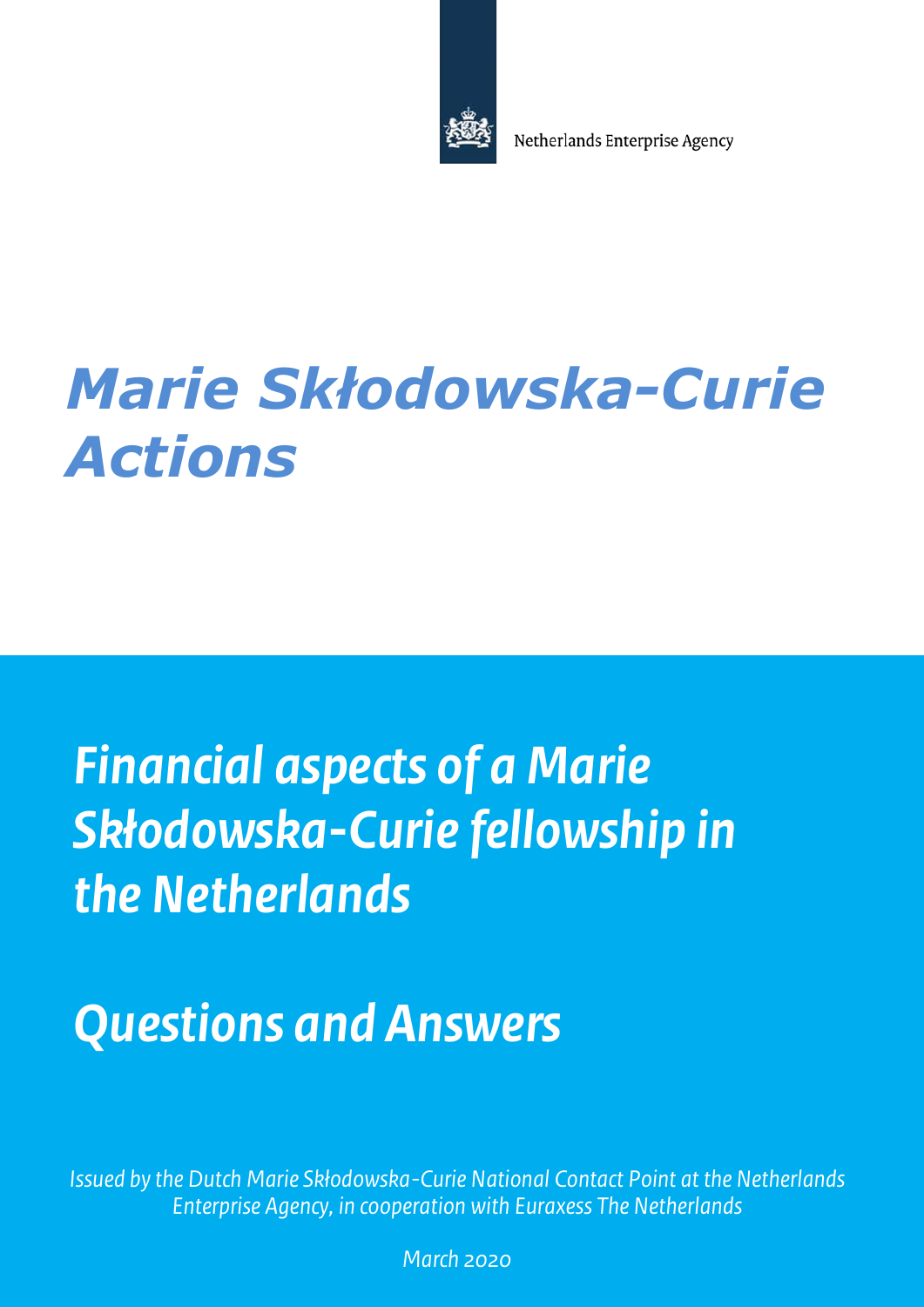# Financial aspects of a Marie Skłodowska-Curie fellowship in the Netherlands

# Questions and Answers

 A Marie Skłodowska-Curie fellowship is always paid by the European Commission/Research Executive Agency to a host organisation. The host organisation in turn has to make sure that the fellowship benefits the fellow. No profit is to be made by the host organisation. So, what will my net salary be, many Marie Skłodowska-Curie fellows in the Netherlands wonder. Do I pay taxes? Do I pay for a pension scheme? Why do colleagues in other countries receive a different amount than I do? The Marie Skłodowska-Curie National Contact Point in the Netherlands often receives these and similar questions. This document will clarify these issues and provide you with answers.

- 1. Why do I receive a different salary than the amount indicated in the EC documentation?
- 2. Why do Marie Skłodowska-Curie fellows in other countries or even within the same institute receive more salary than I do?
- 3. Which allowances am I entitled to and which of them are taxed?
- 4. How can I avoid double taxation?
- 5. According to the Work Programme, I am entitled to a mobility allowance, but I don't see it on my salary slip. Is this correct?
- 6. Why do I receive the same amount as a researcher who gets a PhD salary from a Dutch
- university?<br>7. Now will the fourth year of my PhD be funded?
- 8. Do I qualify for the 30% tax facility?
- 9. Do I pay for a pension scheme?
- 10. Can I transfer my foreign pension savings to the Dutch pension fund or vice versa before I retire?
- 11. How do I file for an International Value Transfer of my pension?
- 12. What happens with my pension if I do not get an International Value Transfer of pension savings?

# 1. Why do I receive a different salary than the amount indicated in the EC documentation?

 The living allowances mentioned in the EC documentation (the Work Programme for instance) include the provisions for all compulsory deductions under national applicable legislation. That means that the living allowance is not just your gross salary, but additionally includes the compulsory employers' contributions.

employers' contributions.<br>How much these amount to varies from country to country, but in the Netherlands they are around 50% of the employee's gross salary (about one third of the salary sum in total). These include insurance schemes that provide for decline in income due to unemployment (WW), accidents at work or occupational disability (WIA), illness (ZW) and company pension.

 So your host institution receives the allowances for the benefit of the fellow from the EC and from that amount the institution has to pay the employers' contribution and deduct wage tax and social security contributions. The remaining amount is your net salary, which you receive in your bank account each month.

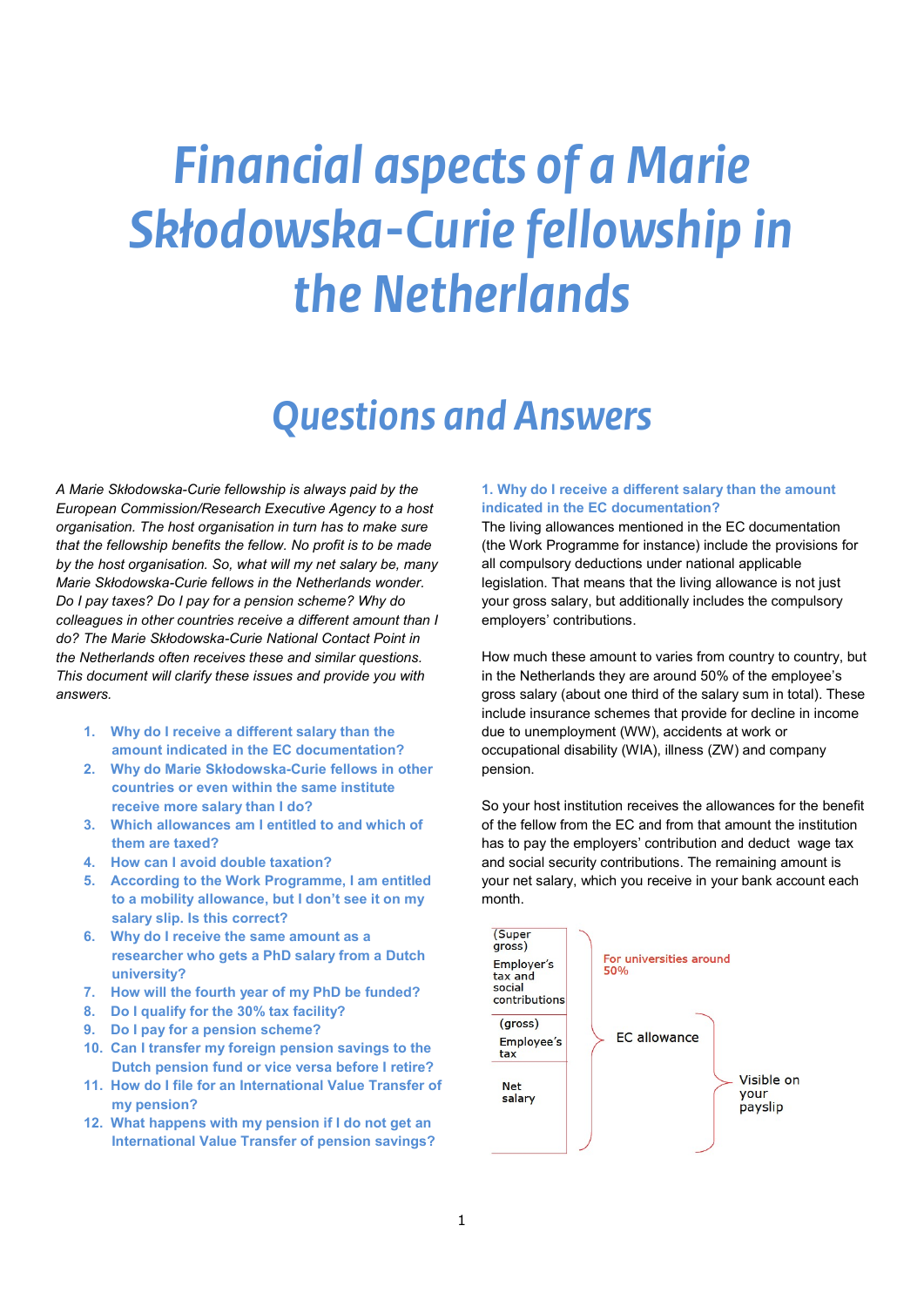Also, the yearly salary mentioned in the Work Programme is not necessarily divided into 12 equal parts. Salary conditions follow local practice, and in many cases, organisations are obliged to hire their employees according to the national collective labour agreements for a certain sector. These can determine, for example, an obligatory payment for summer holidays or as Christmas benefit. In these cases, the employer can split the yearly amount into 13 or 14 shares. Consequently, the monthly allowance may be lower than the yearly allowance divided by 12. On a yearly basis, you will receive the correct amount that is due (after taxation).

# 2. Why do Marie Skłodowska-Curie fellows in other countries or even within the same institute receive more salary than I do?

 It seems unfair that a Marie Skłodowska-Curie fellow in another country, or even within your own host institution, with the same amount of experience as you have, receives more salary than you do. Don't you both receive your grant from the European Commission (EC)? Indeed, the source is the same. However, a few factors influence the amount of the fellowship that you receive.

 First, in order to make sure that a Marie Skłodowska-Curie fellow has the same rights and duties and the same access to social security as other employees in the country where the fellow works, the EC decided that national regulations apply to all fellows.

 If you have an employment contract in the Netherlands, as will be most likely the case when you have a Marie Skłodowska- Curie fellowship, your employer will have to pay the compulsory employers' contributions and you are obliged to pay income tax.

 Your employer will withhold the relevant amount for both employers' contributions and income tax from your salary and transfer it to the tax authorities. The Netherlands has a progressive tax system, which means the amount of income tax deducted from your salary depends on how much you earn. The amount can vary between 36,55% and 52% of your gross salary (2016 rates), depending on the level of your income (the Human Resources department of your host institution can give you exact information). In some countries the fellowship is not taxed at all or the tax deduction is much less, as a result of which your colleague in another country may receive a higher net salary than you do.

 Second, the overall level of the fellowship, before taxation, is influenced by the EC decision on the level of the allowances for all calls for proposals under a series of Work Programmes. If salaries are rising in Europe, than the Marie Skłodowska- Curie living allowances usually also rise after a few years. The rates for the first years of Horizon 2020 were different from the last years of the previous Framework Programme. Finally, a correction factor is carried out, according to the cost of living in the country where the fellowship is. These correction factors are updated by the European Commission for a series of Work Programmes, according to calculations by Eurostat. Sometimes the cost of living calculations can vary considerably from one year to another. Furthermore, because of tax and social security treaties and legal ties to your country of origin, tax and social security contributions might be

different compared to other Marie Skłodowska-Curie fellows.

 So together these factors explain why your colleague Marie Skłodowska-Curie fellow in another country or on a project funded in another year may receive a different amount than you do.

# 3. Which allowances am I entitled to and which of them are taxed?

 The fellowship that the host institution receives from the European Commission is a gross amount, meant to pay the researcher and to pay for other costs directly related to the employment of the researcher. The total amount is divided by the European Commission in cost categories. Below you can find an explanation of the cost categories for host driven actions (ITN) and individual fellowships (IF) that were granted under Horizon 2020<sup>1</sup>:

### Cost categories with regards to the fellow

 Part of the Marie Skłodowska-Curie grant that the host organisation receives from the EC are allowances that are to be used by the host organisation to pay the researcher during the time of the project. The Research Executive Agency (REA) of the EC checks whether the entire amount has been used for the benefit of the researcher. If this appears not to be the case, REA will ask for corrective action (an additional payment at the end of the fellowship), to make sure that the entire amount intended for the researcher is indeed used to pay you. How your allowances are structured, and which country correction coefficients apply, is determined by the Work Programme of the year of the call for proposals that funded your project. The amounts are not subsequently adapted, even if the work programme for later calls for proposals changes. So, if for instance, you work in a project funded by the call for proposal in 2018, the amounts of your allowances and the correction coefficient for the Netherlands mentioned in the Work Programme of 2018 are applicable during the entire time of the project duration. You can find the number of the call year in the grant agreement signed by the host institution and the EC. You may also ask the scientist in charge of the project.

The following allowances are to be paid to the researcher:

#### Living allowance

 The living allowance is a financial contribution of the EC to the salary costs of the researcher (gross salary and employer's social security charges). A correction coefficient is applicable.

What about tax in the Netherlands?

 In the Netherlands, researchers on a Marie Skłodowska-Curie fellowship typically have an employment contract with their host organisation rather than a fellowship. The living allowance is liable to the same social security reductions and taxation that applies to the salary of other employed workers in the Netherlands.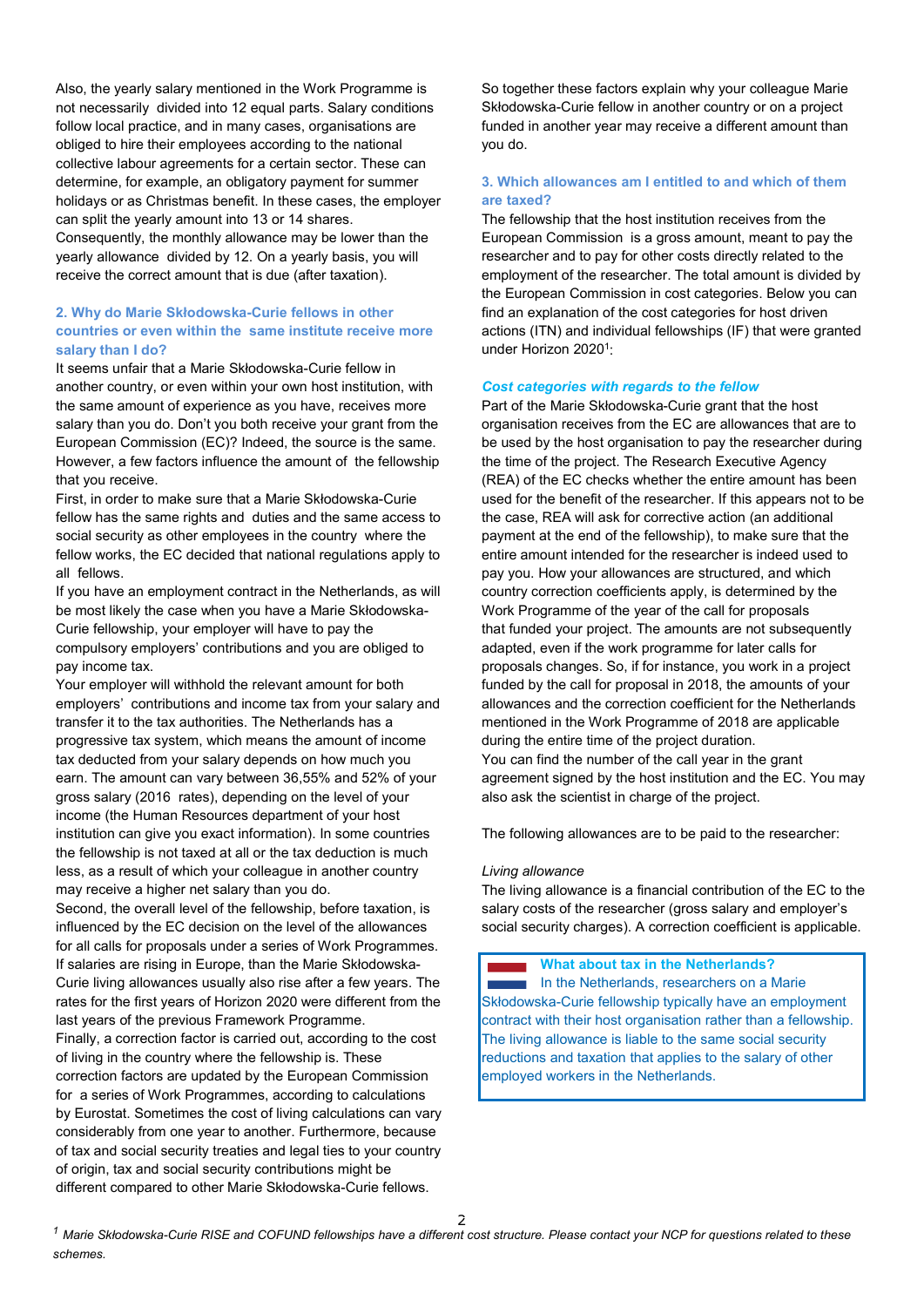#### Mobility allowance

 The mobility allowance is meant to cover expenses linked to the personal household, relocation and travel expenses of the researcher and his/her family. The mobility allowance is not meant to cover travel expenses that are necessary for carrying out the research project (e.g. for field research, attending conferences).

#### Family allowance

 Researchers that that have a family (either by marriage/marriage equivalent or have dependent children) may be entitled to a family allowance. Like the mobility allowance, the family allowance must be paid by the researcher for their own use.

#### What about tax in the Netherlands?

 Whether or not the mobility (and family) allowance is taxed depends whether it is paid as a flat rate directly to you as a researcher, or treated as a reimbursement of expenses. In the first case, the allowance makes up part of your salary and is seen as income by the Dutch tax authorities. It is therefore taxed as salary. In the second case, when it is treated as a reimbursement of expenses, it is not seen as income and it might not be taxed. Certain expenses may be reimbursed tax free by the employer in any case, according to their internal rules and the collective labour agreement in force. Others might only be reimbursed tax free if they fit the tax authorities' definition of 'extra territorial costs'. Ask your employer for more information. Notice however, that you can only make use of tax free reimbursement of actual 'extra territorial costs' costs, if you are not already making use of a flat rate tax reduction instrument, called the 30% tax facility. (see Q&A nr. 8). The mobility allowance can be paid as a flat rate directly to the researcher, or incorporated in your salary and reimbursable costs. However, it is advisable to discuss these options with your host institution before signing the grant agreement.

#### Cost categories with regards to the host organisation

 The following contributions are managed by the host organisation. These are granted as flat rates for various categories of expenses. This means that the host institution does not need to report about how they spent these cost categories.

#### Research, Training and Networking Costs

 This contribution is managed by the host organisation for expenses related to the participation of the researcher in research and training activities (research expenses, meetings, conference attendance, training actions, courses, etc.). It is not paid to the researcher. In most cases, the researcher can just use lab materials, go to conferences, buy publications, etc, without having to monitor expenditure, in common agreement with the scientist in charge.

#### Management and indirect costs

 This contribution is managed by the host organisation and is intended to cover the costs for the legal, ethical, financial and administrative management of the project. It can also be used  to cover indirect costs (e.g. communication costs, water/gas/electricity, maintenance, insurance).

#### 4. How to avoid double taxation?

 It is possible that even though you stay in the Netherlands, from a fiscal point of view, you are still seen as a non-resident tax payer. For example, because other family members still live in your country of origin and you visit them regularly. Because the Dutch employer performs his task as withholding agent on the source of income and the taxable country of residence will tax you on your world income, this may lead to double taxation.

 To avoid double taxation it is first important for the employer to make a correct judgment on what your taxable country of residency is. In most treaties the country of residence is determined by balancing someone's social, economic and legal ties to a country. A strong social tie to the country of origin could be decisive.

 If the country of fiscal residency is not the same as the country of source income, the bilateral tax agreement applies. To avoid double taxation the Netherlands has concluded tax treaties with a large number of countries. A tax treaty is an arrangement between two countries about which of them has the right to tax certain types of income. In this way, a situation is avoided where you would have to pay tax in two countries on the same income. Treaties with different countries are not always identical in content. If the Netherlands has concluded a tax treaty with the country from which you receive income, you can only find out about the exact tax consequences in the Netherlands by consulting the applicable treaty.

# 5. According to the Work Programme I am entitled to a mobility allowance, but I don't see it on my salary slip. Is this correct?

 The host institution has to pay you the Marie Skłodowska- Curie mobility allowance on top of the Marie Skłodowska- Curie living allowance. For early stage Marie Skłodowska- Curie fellows in the Netherlands, the level of the living allowance plus mobility allowance is typically equal to or slightly lower than the obligatory minimum salary level for PhDs according to Dutch law. The host institution is not obliged to pay the mobility allowance on top of the salary, if the (gross) salary is already as high as the living and mobility allowance combined. If it is paid to you directly (not as a reimbursement of expenses), the fiscal rules in the Netherlands do not provide room for a different fiscal treatment of the mobility allowance. It is seen as salary, the same as the living allowance. For this reason, you will typically not see the mobility allowance as a separate heading on your pay slip.

### 6. Why do I receive the same salary amount as a PhD hired by a Dutch university?

 Employers in the Netherlands are obliged to pay their employees according to the rules set in a collective national labour agreement. Since in the Netherlands PhDs (in Dutch: AiO's or promovendi) are hired as employees, their monthly salary is determined as well in such an agreement. Marie Skłodowska-Curie fellows at universities in the Netherlands are almost always hired as employees and therefore the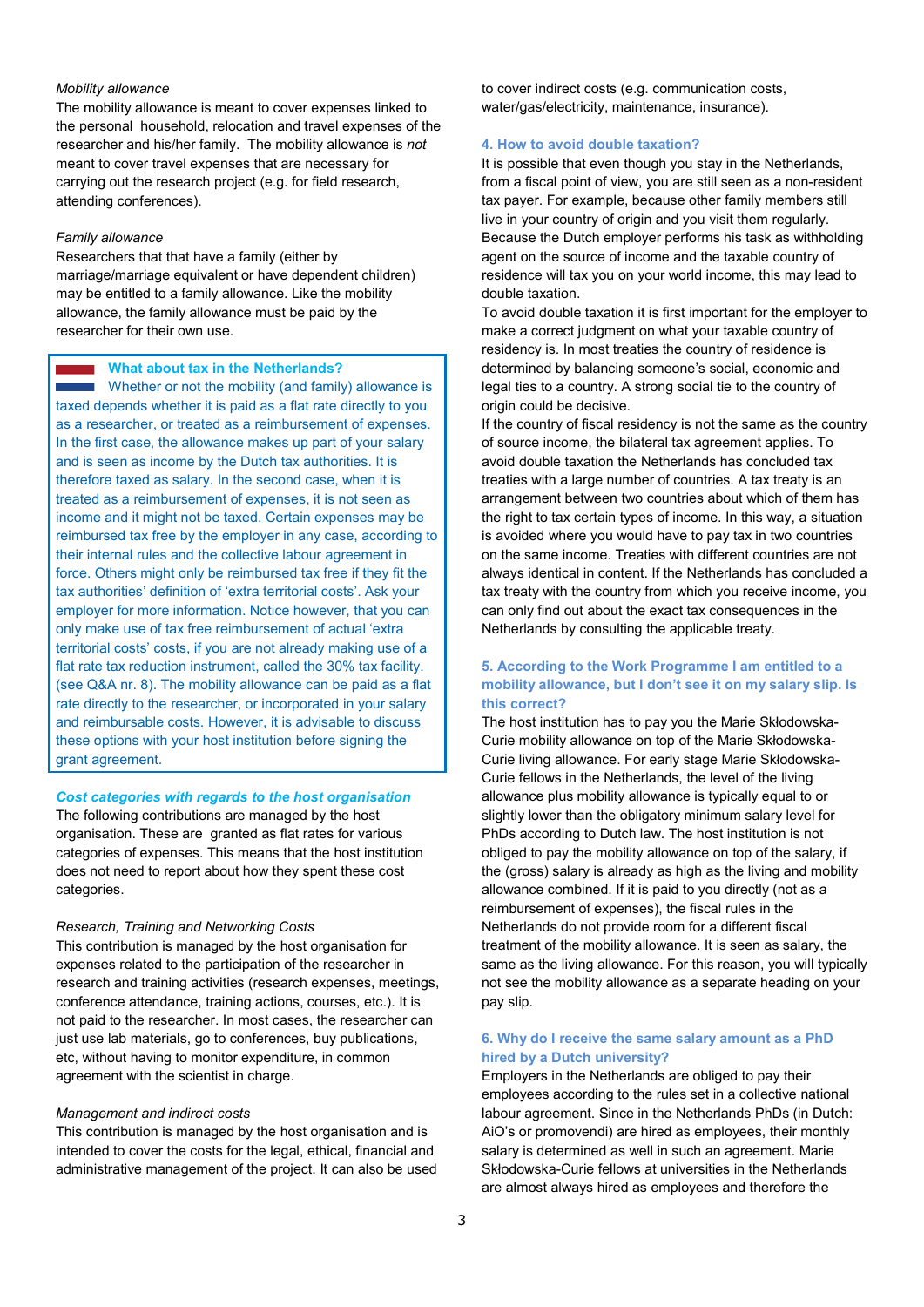collective labour agreement also applies to them. Thus they must be treated the same as other employees. Also, when split up in monthly salaries, the Marie Skłodowska-Curie fellowship amounts to roughly the same as a Dutch PhD salary (including all costs of taxation and social deductions), contrary to some other European countries where the local wage of a PhD student can be much lower than the amount of a Marie Skłodowska-Curie fellowship. The Dutch employer is obliged to pay at least the salary required by the collective labour agreement, therefore the host institution has to pay the difference between the living allowance (plus the mobility allowance, if applicable) and the legally required salary, if this is higher than the allowance received from the Marie Skłodowska-Curie fellowship.

 Since the legally required salary for PhD students in the Netherlands is in the first year lower than the amount of the Marie Skłodowska-Curie living allowance, but higher in the following years, the host university may compensate this in the salaries paid in year 2 and 3. So over the 3 years, the total of the Marie Skłodowska-Curie fellowship has been paid to the researcher (see graphic below).

#### 7. How will the fourth year of my PhD be funded?

 Within a Marie Skłodowska-Curie Initial Training Network, the EU funds PhD positions for three years, since in most EU countries PhDs are three years. In the Netherlands it usually takes four years to finalize a PhD. The Marie Skłodowska- Curie allowances for the researcher (living, mobility and family allowance) should be used in three years. If Dutch host institutes participate in an ITN and want to offer a four-year PhD position, they should take care of the funding for the fourth year themselves. Of course, when starting a position as a researcher in an ITN, it should be clear if it concerns a three-year or four-year position.

#### 8. Do I qualify for the 30% tax facility?

 The Netherlands' tax authority allows employers to provide international employees in the Netherlands a tax-free compensation for the extra expenses incurred by working outside their home country (the so-called extraterritorial costs). This can be done by reimbursing actual extraterritorial costs. The Tax Office has a list of expenses that are eligible as extraterritorial costs. It is also possible to opt for a flat-rate method through the '30% tax facility'. This means that a fixed allowance of up to 30% of an expatriate's salary can be paid tax-free. It is easier to administrate, and in most cases more profitable for researchers on a Marie Skłodowska-Curie fellowship, because the 30% is calculated over the total sum of your salary, which includes the Marie Skłodowska-Curie living allowance andmobility allowance.. With the actual reimbursement of 'extraterritorial costs', only part of the Marie Skłodowska-Curie fellowship - the mobility allowance – will be



Your employer may apply for the 30% tax facility for you. The Dutch tax administration decides whether you are eligible or not.

not.<br>An important eligibility rule is that you have specific expertise that is scarce in the Netherlands. This is determined by a minimum annual salary threshold of more than € 38.347, exclusive of the tax free allowance under the 30% facility. For employees who are younger than 30 years and who have a Dutch university Master's degree or an equivalent degree in a country other than the Netherlands a lower threshold of minimum € 29.149 is applicable (2020 rates). This threshold is indexed every year. However, this salary threshold does not apply for scientific personnel (including PhD students) working at qualifying scientific institutions, or medical trainees at qualifying institutions. In other words, if you are a Marie Skłodowska-Curie fellow and you have a contract with a university or some research centres, than you do not have to meet the salary threshold to qualify for the 30% facility. If you work as a Marie Skłodowska-Curie fellow in industry, you do have to meet this threshold.

 Another eligibility rule is that you need to be an 'incoming employee'. This means that you need to have resided outside the so-called foreign border region (defined as within a range of 150 kilometres from the Dutch border) for more than two thirds of the previous 24 months. This criteria does not apply obtaining your PhD in the Netherlands. In that case it will be reviewed that on the start of your PhD trajectory you were recruited from abroad and have resided for more than two thirds of the previous 24 months (defined as within a range of 150 kilometres from the Dutch border). Be prepared that the tax administration expects the employee to provide solid proof of the place of residence before coming to the Netherlands. You can make use of the 30% tax facility for a maximum of 5 years. During that time a continual assessment of the criteria will be required. In practice this means the salary level will be checked at the end of each calendar year. The facility stops immediately after you stop meeting the criteria, if necessary in retrospective. must be to sell the sell of the formula behavior why will be the sell of the sellingible properties and the sellingible properties and the sellingible properties and the sellingible properties and the 30% tax facility for to you if you have been recruited within one year after

#### 9. Do I pay for a pension scheme?

 The European Commission wants the researchers who are funded by Marie Skłodowska-Curie fellowships to build up a pension. There are many differences in personal situations of the researchers and in national pension systems. Therefore the EC/REA provides flexibility to find the most suitable arrangement, provided that social security, including pension, is taken care of.

 Let us first explain the Dutch pension system to answer the question. The Dutch pension system is made up of three tiers. The first tier consists of government pension provision (AOW, 'old age' pension). The second tier consists of company pension provision, accrued via one or more employers. The aim of company pension schemes is to supplement the AOW amount to a level where the final pension equals 70% of the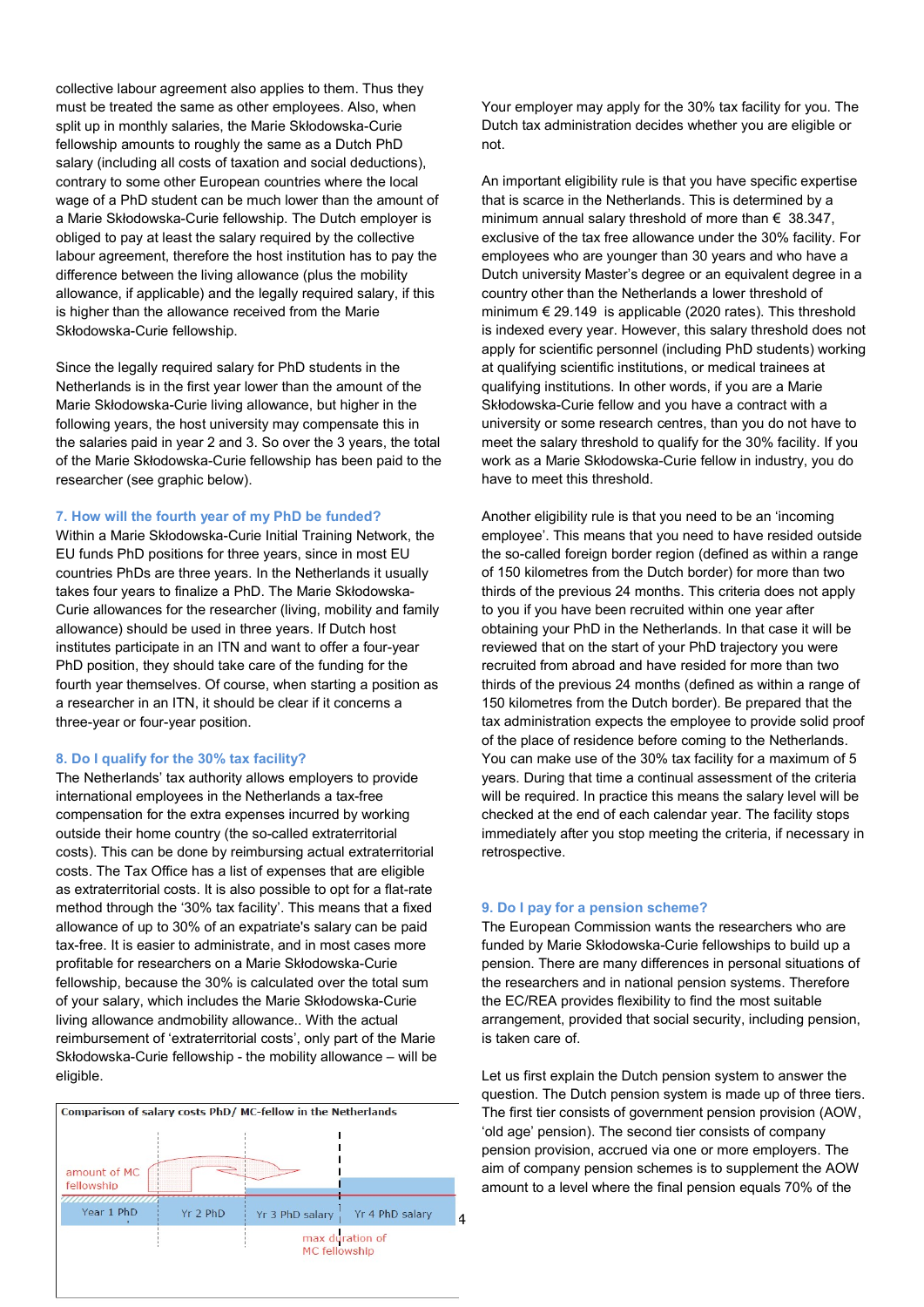salary. The third tier is optional and consists of personal future provisions schemes.

 Every resident and every employee in the Netherlands accumulates 2% AOW entitlement each year between the ages of 15 and 65. As a foreign researcher employed in the Netherlands, you too will accumulate these AOW entitlements provided that you pay into the Dutch national insurance schemes while in this country (this is the case if you are obliged to take out a Dutch public healthcare insurance). When you leave the Netherlands, these accumulated AOW rights are retained.

 However AOW payments are only made to countries with which the Netherlands has a treaty. See:www.svb.nl

http://www.svb.nl/int/en/aow/wonen\_buiten\_nederland/beu/ind ex.jsp

 The pension provisions that you pay into a Dutch pension fund will be deducted from the total Marie Skłodowska-Curie allowance. These provisions are marked on your salary slip with abbreviations such as ABP, OP/NP, etc. These deductions (about 7,5% of your gross salary) will take place before taxation. Besides your own contribution the employer also contributes into the Dutch pension fund. The employer's contribution is about 17,5% of your gross salary.

# 10. Can I transfer my foreign pension savings to the Dutch pension fund or vice versa before I retire?

 National pension systems generally do not facilitate for a smooth connection with your new pension fund when you move abroad, therefore it is often not easy or possible to transfer your foreign pension savings to a Dutch pension fund or vice versa. Each country, whether a member or not of the European Union, has its own set of rules. In the European Union, the Netherlands is one of the few (member) countries where specific rules for international value transfers (IVT) or transition are in use. However, all international transfer procedures of pension benefits accumulated in the Netherlands to a foreign country are subject to stringent and various (mandatory) legal and fiscal conditions. There are many reasons why an IVT cannot be effectuated. Foreign insurers are not always willing to cooperate or cannot qualify for the conditions. Also tax authorities do not always approve of an IVT because pension savings have been saved before taxes when transferred income tax has to be paid on it. In this case it is not advisable to continue the process of IVT.

### 11. How do I file for an International Value Transfer of my pension?

 The first step is to ask your foreign pension fund if they are willing to cooperate in an International Value Transfer.

#### National pension schemes (first tier)

 There are formal agreements between EU and EFTA countries for the mutual recognition of national pension schemes made in a different EU country. In the European regulation on the coordination of social security systems (883/2004) it is arranged that all periods of insurance and labour in any EU or EFTA state will be recognized.

 All member states in which a person has been insured must pay an old age pension when the insured person reaches retirement age. The calculation of the amount of the benefits takes into consideration all the periods completed in another member state.

 The regulation also contains rules concerning the way in which the competent institutions calculate benefits and rules to prevent overlapping.

 If you are insured at ABP (the pension insurer for all civil servants, schools and universities), you may start the process for International Value Transfer via a written letter, which can be sent to: ABP Pensioenen, Service Verzekerden/KTD, Postbus 4830, 6401 JM Heerlen. If you are not insured at ABP please check with your own pension insurer for the procedure. When your insurance company receives your request for an IVT it will contact the foreign pension fund and request an overview of your pension accruals. With this information you can ask for an offer. The offer should consist of the eligibilities towards an old age pension and a surviving dependants' pension. This provides you with the possibility to compare the pension accruals.

# What about my pension?

 Working in different countries often results in a lower pension, as by changing pension fund or pension system generally this has a negative influence on your pension accumulation. It depends on the fund or system that you come from and go to what the specific impact is in your situation.

### 12. What happens with my pension if I do not get an International Value Transfer of pension savings?

 This will be the situation in most cases. If you have saved pension with a Dutch pension insurer, at the legal retirement age (currently going up to 67) they will start carrying out periodical pension payments to you. The only thing you need to do is keep the Dutch pension fund informed about your legal address. You can find your pension funds on this website: www.mijnpensioenoverzicht.nl (DigiD required). Depending on your country of residence it can be determined if and where you need to pay tax on the periodical pension payments. This is stated in tax treaties that the Netherlands has with most other countries. In most situations the tax liability lies in your home country. You can always consult a tax advisor to see what applies to your specific situation.